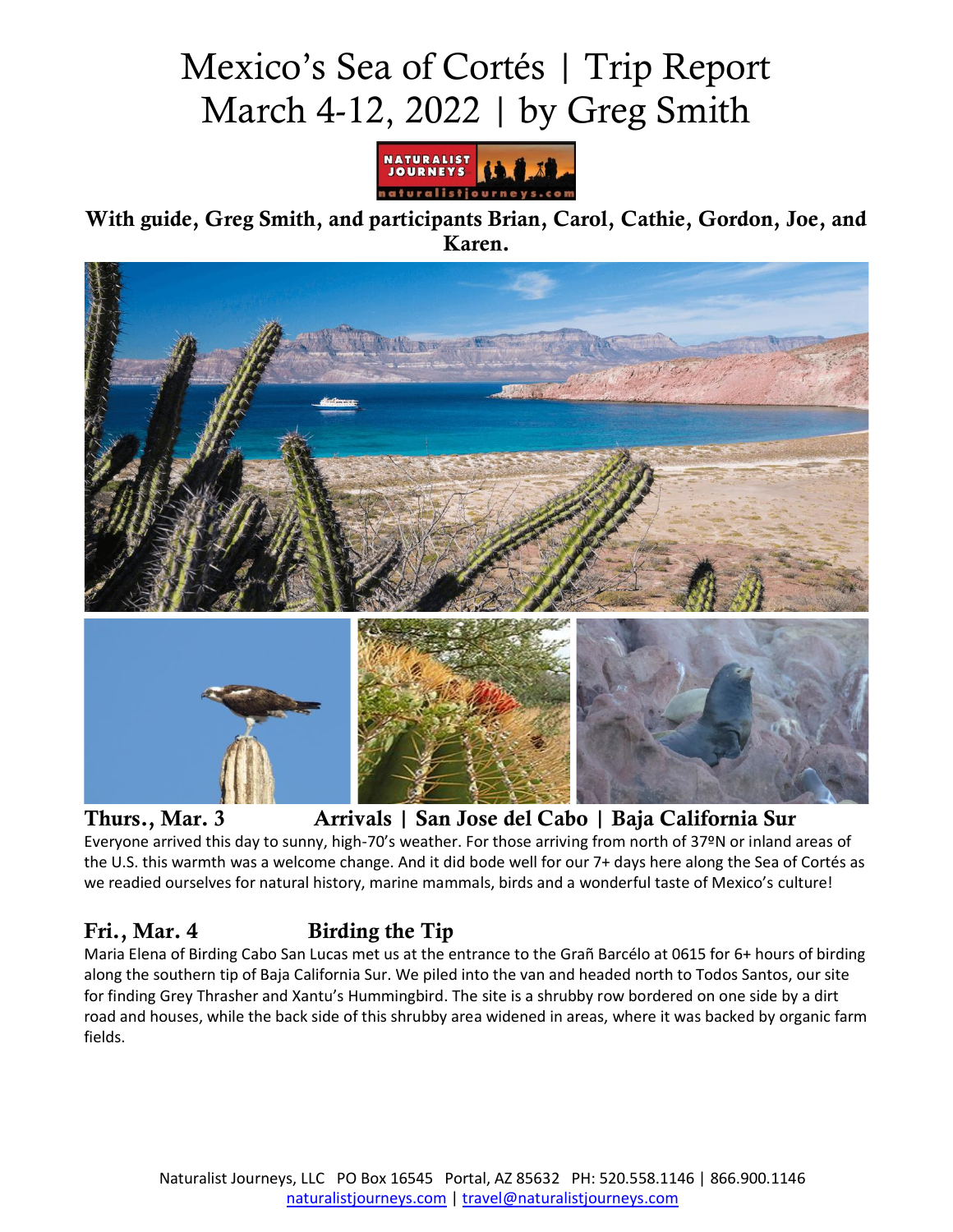

It was almost rush hour for the farm workers heading to the fields, so a little dusty. But that certainly didn't seem to affect the birds. Lots of Orange-crowned Verdins and Hooded Orioles. And a couple of very cooperative Xantu's and one Grey Thrasher. Plenty birdy but we wanted to drive further north and explore while looking for raptors and other species. We found plenty of Red-tailed Hawks by the time we arrived at our breakfast location. After a quesadilla, some queso and refried beans, we birded out back of the roadside restaurant. We had Cassin's Kingbird, Gray Flycatcher, Yellow-rumped Warbler and another Xantu's. A birdy little farm… We headed south to Estero San Jose where we wanted to find the third of our target species, Belding's Yellowthroat. But first we had to take some great looks at Tropical Kingbird, some waterfowl and some different herons and egrets. The Estero was very flooded, more flooded than I had ever seen. This certainly limited shorebird habitat, but we were far enough upstream that we got very good looks at the yellowthroat! And at an overhead Zonetailed Hawk. Nice couple of birds to end the day…

# Sat., Mar. 5 The Estero | Embarkation

We wanted to give the Estero one more try, so we walked the kilometer down the beach to the flooded Estero where we were only able to bird the flooded coastal lagoon. We added Northern Shoveler and California Gull, but the abundance of water didn't seem to be attractive to too many other species. Still, it was a nice morning walk… The afternoon was devoted to having lunch and then boarding the bus to head to La Paz for embarkation on the Safari Voyager. Our ride took 150 minutes and by 6:30PM we were aboard and ready to start our trip.

# Sun., Mar. 6 Up Sea

The winds were predicted to be a little bit blustery on Tuesday afternoon and Wednesday, so we were going to do this trip a little different than ones in the past. Usually, we would start at Los Isolotes after leaving the dock early the next morning. Because of the predicted winds, we left the dock at 9PM and headed north towards Agua Verde. When we awoke the first morning we were just south of Agua Verde on calm, flat seas. First it was a pod of long-beaked common dolphins breaking the surface of the dawn Sea, followed by a few Craveri's Murrlets and Cassin's Auklets.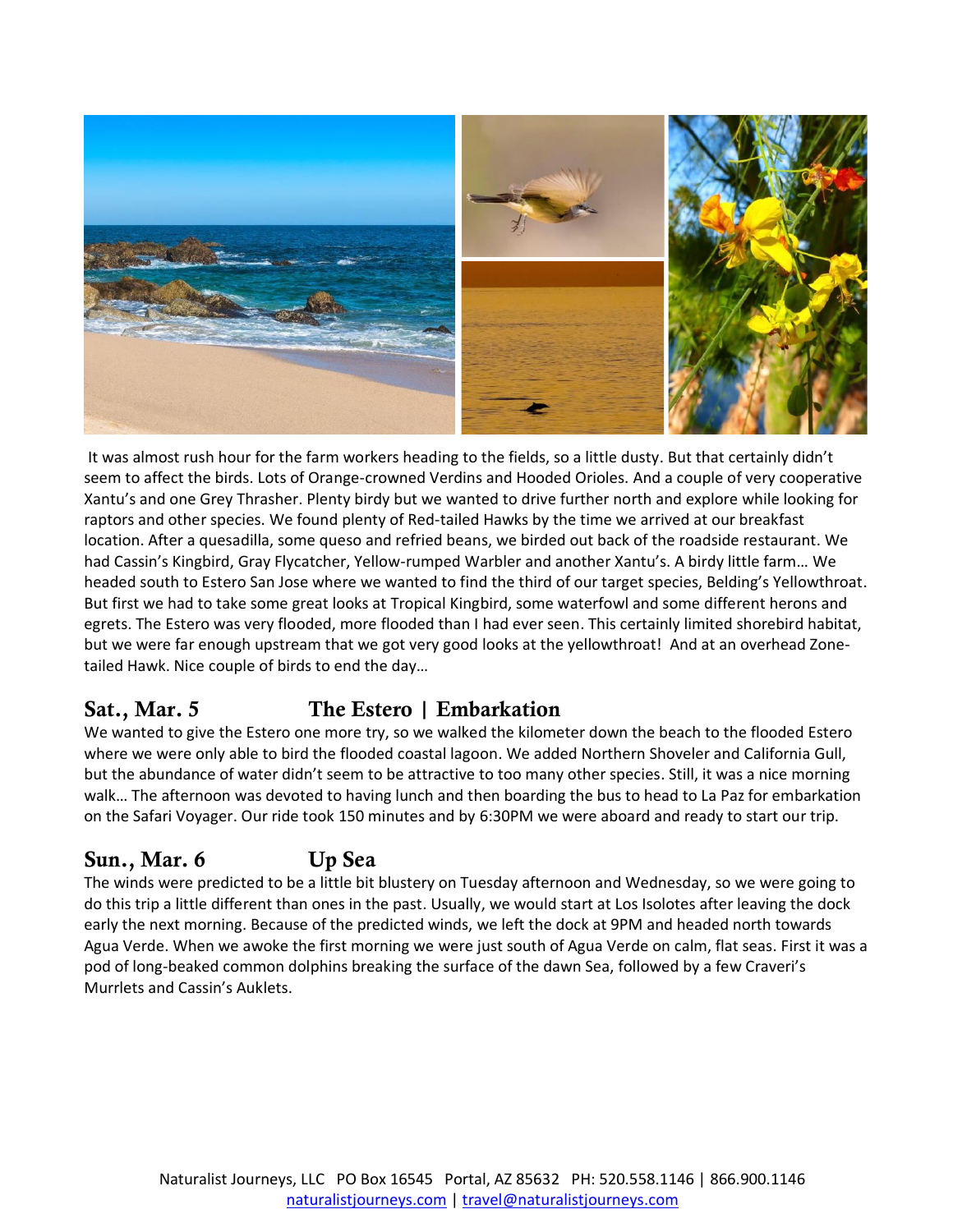

Next up was a group of four blue whales sharing their blows and flukes as they fed in the deep abyss of the Sea. As we headed further north towards our afternoon destination of Isla Carmen some of us could see a fin whale doing multiple of their classic 45º breaches! Dolphins at lunch from the dining room and then our first landing of the trip on Isla Carmen. Punta Colorado on Isla Carmen gave some of us our first try at a skiff ride with a breeze. Our glassy waters of the morning had started to roil as the predicted winds of the afternoon suddenly took shape. For those of our group who went snorkeling it was nice to head into a cove that was warmer and calmer. For those of us who didn't, we took a few minor splashes. On the skiff ride we saw Yellow-footed Gull, the ubiquitous Brown Pelican, Brandt's Cormorant and a Solitary Sandpiper. Not overly productive, but the stunning blue water and the clear air made for a wonderful experience! We did some cruising the rest of the afternoon until it was time for dinner and a talk about Agua Verde and all of the options we had available to us.

# Mon., Mar. 7 Bahia Agua Verde

Bahia Agua Verde, a special place on the Sea. Intertidal hot springs, Roco Solitario, riding to interior ranchos on mulas, birding the oasis of the town, snorkeling, kayaking and just cruising the coast in a zodiac, lots to do here. We had the whole day to take it all in! All of us decided to bird the town in the morning with our ship-board birder Luis. He was with us on every outing that had any opportunity to bird, always sharing. And this morning we were going to do up the town. Prryhuloxia, Xantu's Hummingbird, both gnatcatchers, plenty of Hooded Orioles, Orange-crowned Warbler, Vemilion & Ash-throated Flycatchers, Semi-palmated Plover and Least Sandpiper, just a wonderful array of birds. During the afternoon, some went on a mula ride to the Ramona Ranch, while the rest joined Luis for a zodiac ride out Roco Solitario. The Roco had Brown and Blue-footed Booby, Magnificent Frigatebird, both cormorants and the local gull flock. A fine list of birds from a very sweet place!

#### Tues., Mar. 8 Isla Danzante | Isla Monserrat

Today the wind was going to be a little more expressive than yesterday afternoon's blow, so the ship's goal was to head north to Isla Danzante and hang out in a small natural harbor on the north end of the island. When we arrived at sunrise, it seems that all the kayak tours and more than a few sailboats had the same idea. It didn't take long for the expedition crew to determine that we would head to a less crowded isla. So off we went to the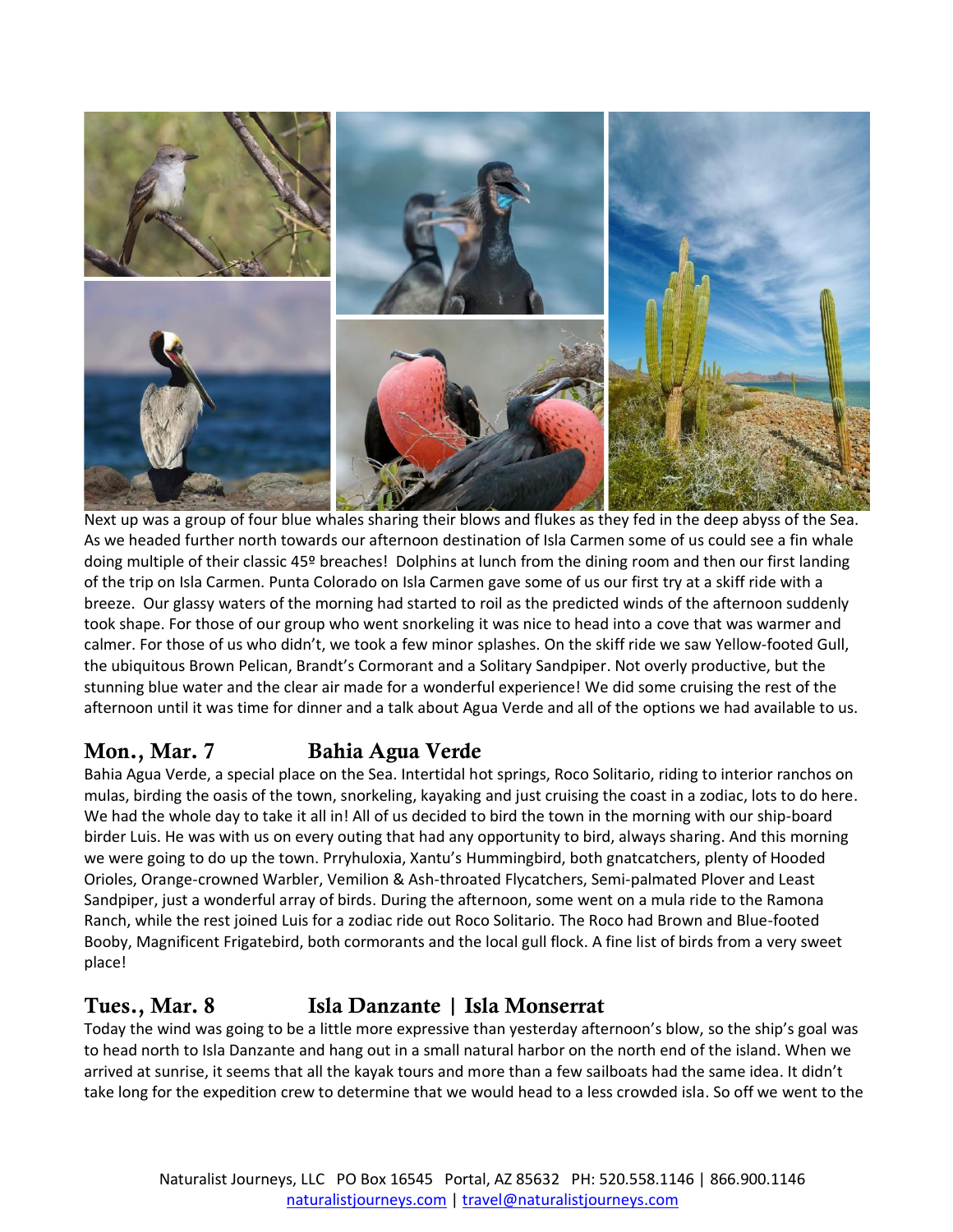

south and east for about two hours where we anchored off the southwest coast of Isla Monserrat. Certainly, an isla I had never been to previously, so a life isla for all of us! We went ashore about 0900 that morning, with hikes and snorkeling being spaced out. Some of us went ashore early prior to our birding hike and explored the beach and rocky shoreline. Ten we finished up the morning with some birding towards the interior of the isla. Gilded Flicker and Black-throated Sparrows where the first highlights, with some strikingly colored Red-tailed Hawks circling overhead. Lots of elephant trees on this isla, which seemed to be favored by the resident Northern Cardinal pair. The afternoon was spent cruising south towards Isla San Francisco, all with a tail wind and following seas, which made for a smooth ride.

# Wed., Mar. 9 **Isla San Francisco**

Isla San Francisco, what a wonderful place to wake up to! The crescent beach, the turquoise waters, both with little to no wind. We spent the day here with some doing the ridge walk (getting to see American Oystercatcher and Costa's Hummingbird…), while the rest of us joined Luis for over the salt flats to the other side of the isla where we had the endemic whiptail lizard, Loggerhead Shrike, Black-throated Sparrow and Rock Wren. The afternoon was all about beach time and play. Snorkeling, and kayaking is what our group took on, and a few more bird species to discuss over happy hour later this afternoon.

# Thurs., Mar. 10 Ensenada Grande | Los Islotes

Things had changed since Naturalist Journeys' last trip down here. Where before we anchored off Los Islotes and rode a zodiac tour, now we met pangas in Ensenada Grande who would take over to the rocks for snorkeling and a rock tour. Frigatebirds, both boobies, loads of Brandt's Cormorants and Turkey Vultures, and of course the herds of California Sea Lions. It was a three-loop ride around the rocks, but we still couldn't come up with any additional species. Back to the ship we went, as we had to head towards La Paz to meet up with the pilot for our ride into La Paz Bay before the tide changed.